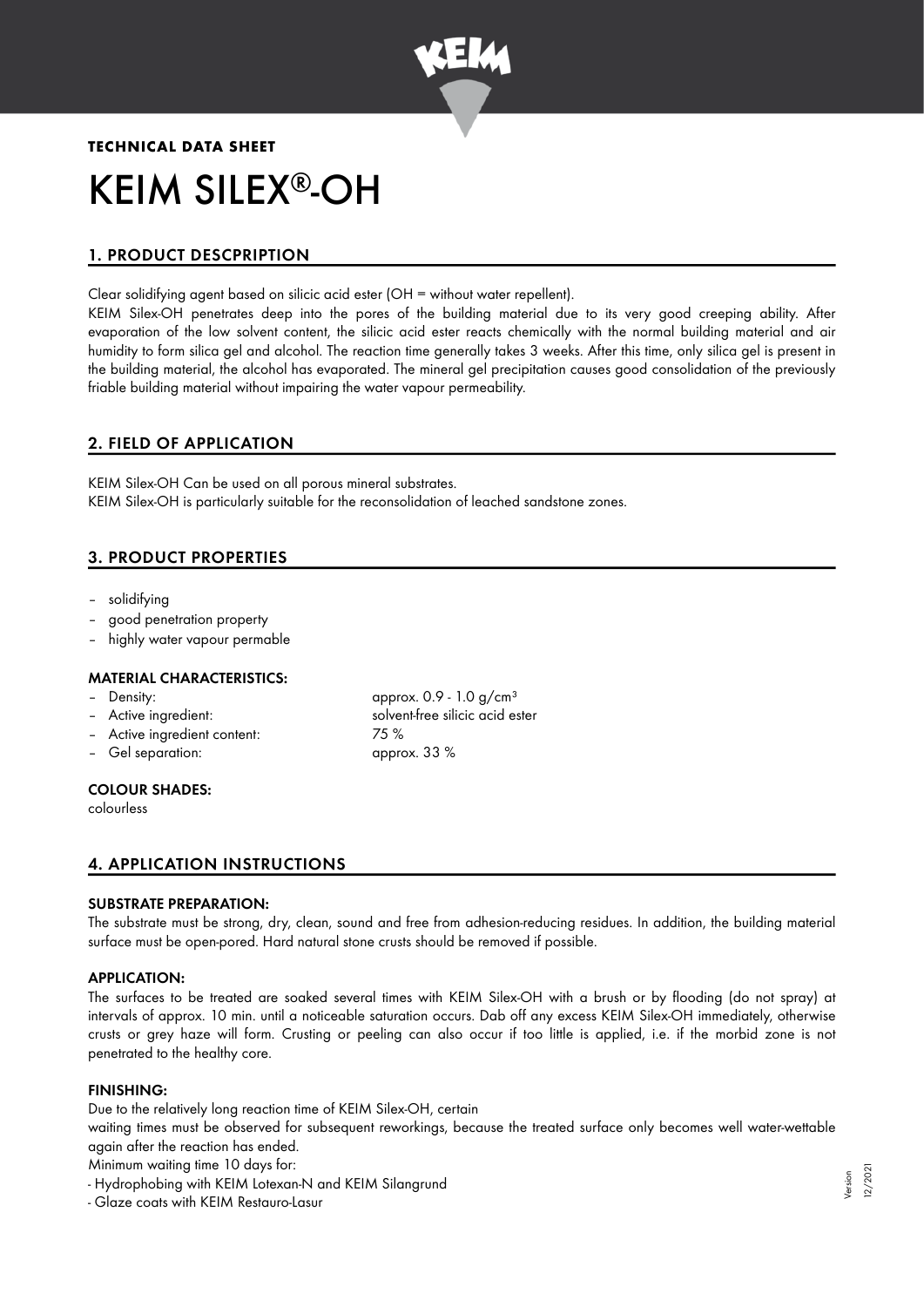- Covering coats with KEIM Granital

Minimum waiting time 3 weeks for:

– KEIMRestauro Stone Complements

- Covering and glazing coats with KEIM Purkristalat, KEIM decorative paints and KEIM Künstlerfarben (Artists' Paints)

- Mineral plasters

#### CONSUMPTION:

approx. 0,5 – 5 l/m²

These material consumption values are guide values for smooth substrates. Exact consumption values must be determined by means of test areas.

#### CLEANING OF TOOLS:

Clean immediately with water.

### 5. PACKAGING

| <b>Container content</b> | Unit of measure | Quantity on pallet | Type of container |
|--------------------------|-----------------|--------------------|-------------------|
|                          |                 |                    | metal canister    |
|                          |                 | 80                 | metal canister    |

#### 6. STORAGE

| max. storage time | Storage conditions                                        |  |
|-------------------|-----------------------------------------------------------|--|
| 12 months         | cool<br>frost-free<br>protected from heat and direct sun. |  |

#### STORAGE INFORMATION:

The ingress of moisture must be avoided at all costs, otherwise gel formation will occur.

#### 7. DISPOSAL

For disposal information refer to section 13 of the safety data sheet.

#### EC WASTE CODE:

Waste code: 08 04 09\*

### 8. SAFETY INSTRUCTIONS

Please, refer to the Material Safety Data Sheet.

### 9. GENERAL INFORMATION

Cover surfaces not to be treated, especially glass, ceramics and natural stone. Any splashes on surrounding surfaces or traffic areas must be rinsed off immediately with plenty of water.

Mixing with products not part of the system or other foreign additives is not permitted.